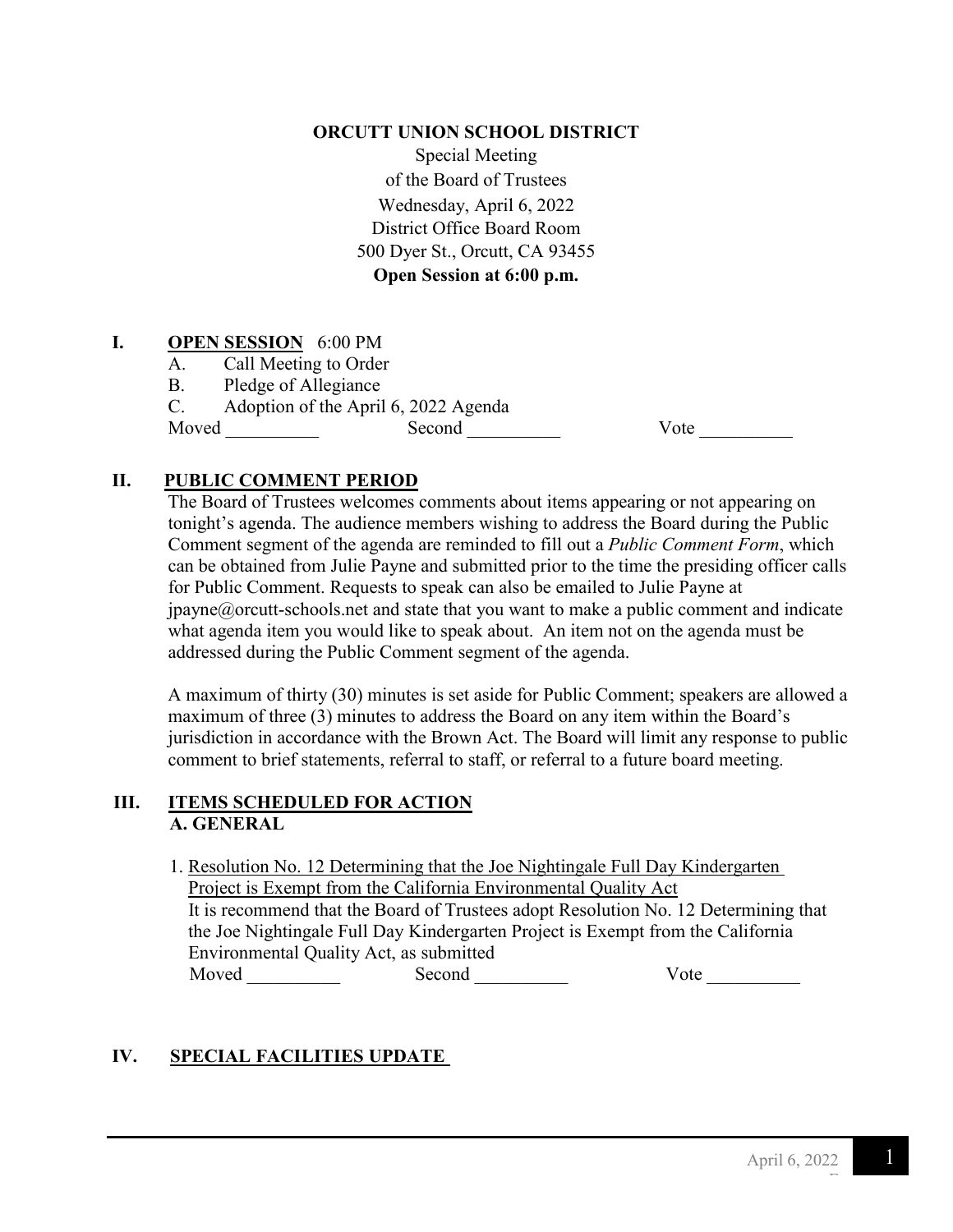## **V. PUBLIC COMMENT REGARDING CLOSED SESSION ITEMS**

 General public comment on any closed session item will be heard. Speakers are allowed a maximum of three (3) minutes to address the Board on any items within the Board's jurisdiction in accordance with the Brown Act. The Board will limit any response to public comments to brief statements, referral to staff, or referral to a future board meeting. The Board may limit comments to no more than 30 minutes pursuant to Board Policy.

| Motion to Adjourn to Closed Session |        |      |
|-------------------------------------|--------|------|
| Moved                               | Second | Vote |

## **VI. ADJOURN TO CLOSED SESSION**

- A. Conference with Legal Counsel Regarding Existing Litigation pursuant to California Government Code section 54956.9(d)(1):
- B. Conference with Legal Counsel Regarding Anticipated Litigation.
	- 1. Significant exposure to litigation pursuant to California Government Code,section 54956.9(2) or (3): 1 case
- C. Conference with Labor Negotiator. Agency representative, Susan Salucci, Assistant Superintendent of Human Resources. Employee Organization: Orcutt Educators Association; California School Employees Association.
- D. Conference with Labor Negotiator. Agency representative: Dr. Holly Edds, Superintendent. Employee Organization: Unrepresented employees
- E. Public Employee Discipline/Dismissal/Release/Complaint.
- F. Public Employee Evaluation of Performance.
- G. Student Discipline or Other Confidential Student Matters.

#### **VII. RECONVENE TO OPEN SESSION**

- A. Motion to Reconvene to Open Session Moved Second Second Vote
- B. Report of Action Taken in Closed Session

## **VIII. GENERAL ANNOUNCEMENTS**

Unless otherwise noticed, the next regular Board meeting is scheduled for Wednesday, April 13, 2022, beginning with Closed session at 6:05 p.m., Open Session at 6:30 p.m. in the District Office Board Room, 500 Dyer St., Orcutt, CA 93455

## **IX. ADJOURN**

In compliance with the Americans with Disabilities Act, if you need special assistance to participate in this meeting, please contact the Superintendent's Office at (805) 938-8907. Notification 48 hours prior to the meeting will enable the district to make reasonable arrangements to ensure accessibility to this meeting. All documents related to the open session agenda are available for review 72 hours prior to the meeting at the Orcutt Union School District Office, 500 Dyer Street, Orcutt, CA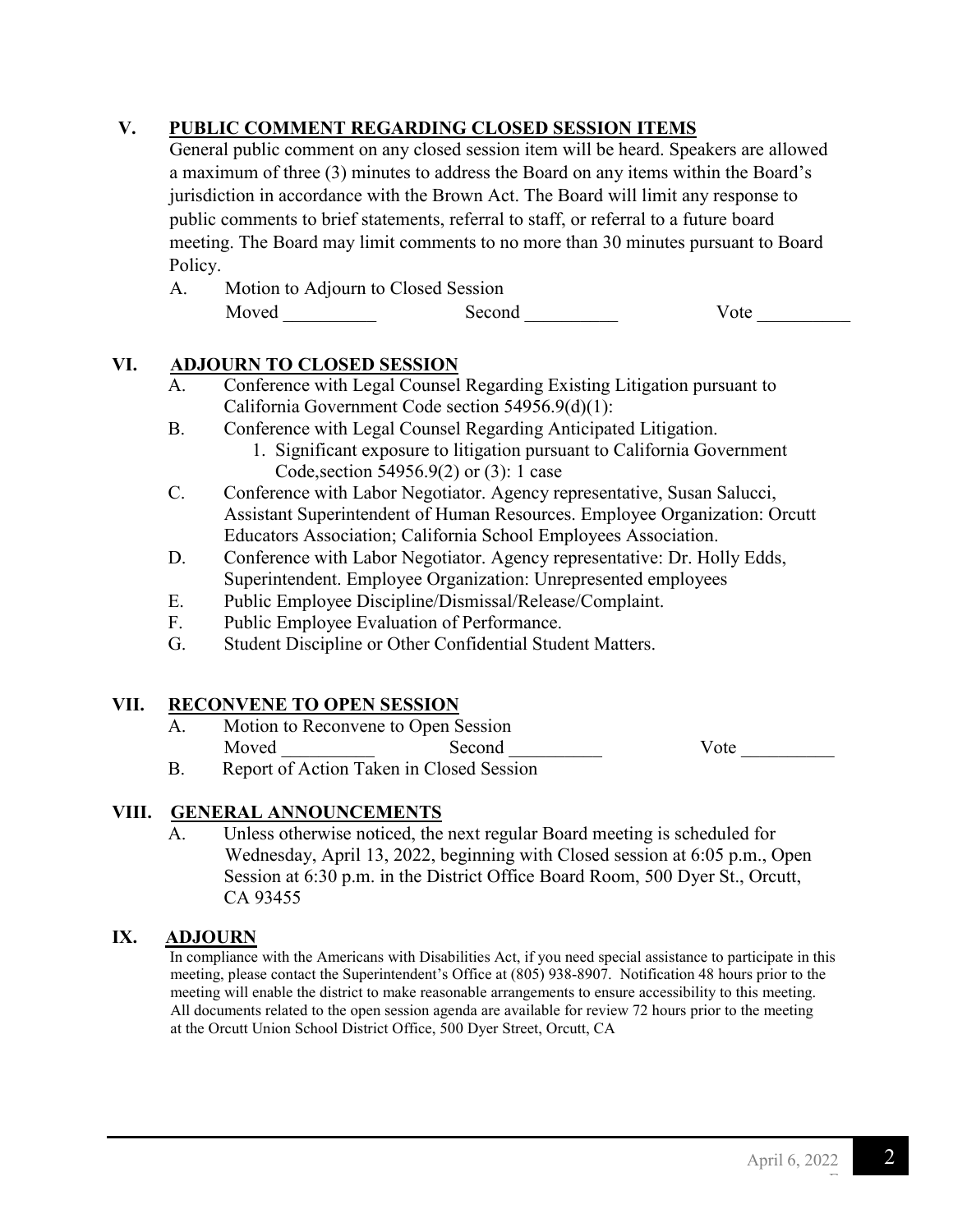

# SUPERINTENTENDENT'S MEMORANDUM

| TO:                        | <b>Board of Trustees</b>                                                                                                                                                                                                                                                                                                                                                                                                                                                                                                                                                                                                                                                                                                                                                                                                                                                                                                                                                                                                                                                                                                                                                                                                                                    |
|----------------------------|-------------------------------------------------------------------------------------------------------------------------------------------------------------------------------------------------------------------------------------------------------------------------------------------------------------------------------------------------------------------------------------------------------------------------------------------------------------------------------------------------------------------------------------------------------------------------------------------------------------------------------------------------------------------------------------------------------------------------------------------------------------------------------------------------------------------------------------------------------------------------------------------------------------------------------------------------------------------------------------------------------------------------------------------------------------------------------------------------------------------------------------------------------------------------------------------------------------------------------------------------------------|
| FROM:                      | Holly Edds, Ed.D.<br>Superintendent                                                                                                                                                                                                                                                                                                                                                                                                                                                                                                                                                                                                                                                                                                                                                                                                                                                                                                                                                                                                                                                                                                                                                                                                                         |
| <b>BOARD MEETING DATE:</b> | April 6, 2022                                                                                                                                                                                                                                                                                                                                                                                                                                                                                                                                                                                                                                                                                                                                                                                                                                                                                                                                                                                                                                                                                                                                                                                                                                               |
| <b>BOARD AGENDA ITEM:</b>  | Resolution No. 12 Determining that the Joe Nightingale Full Day Kindergarten<br>Project is Exempt from the California Environmental Quality Act and Approve the<br>Project                                                                                                                                                                                                                                                                                                                                                                                                                                                                                                                                                                                                                                                                                                                                                                                                                                                                                                                                                                                                                                                                                  |
| <b>BACKGROUND:</b>         | The Orcutt Union School District ("District") developed the Joe Nightingale ES All<br>Day Kindergarten Project ("Project") to replace aging portable classrooms, add new<br>playground and outdoor space, and allow for the expansion of the District's full day<br>transitional kindergarten and kindergarten programs at the Joe Nightingale Elementary<br>School Campus. The Project specifically consists of demolition of six (6) portable<br>classroom buildings; installation of seven (7) new modern, earthquake-resistant<br>modular classroom buildings with interior restrooms, a new outdoor student space, a<br>new playground area, path of travel upgrades and additional security fencing.<br>As a requirement for the Project, the District must complete environmental review<br>under the California Environmental Quality Act ("CEQA"), which exempts certain<br>defined projects from completing a negative declaration or an environmental impact<br>report and are called categorical exemptions. District staff have determined that the<br>Project meets the definitions of the Class 2 and Class 14 Categorical Exemptions<br>(CEQA Guidelines, §§ 15302 and 15314).                                                              |
|                            | Per the Replacement or Reconstruction Class 2 Categorical Exemption in CEQA<br>Guidelines section 15302, replacement or reconstruction of existing schools to provide<br>earthquake-resistant structures, which do not increase capacity by more than 50<br>percent, are exempt from CEQA. Here, the Campus has 32 existing classrooms. The<br>Project will increase classrooms by a net of 1 classroom $(= 32 \text{ total existing})$<br>classrooms $-6$ demolished classrooms $+7$ new classrooms. Thus, the Project meets<br>the definition of a Class 2 Categorical Exemption.<br>The Class 14 Categorical Exemption in CEQA Guidelines section 153014 applies to<br>minor additions to existing schools that do not increase student capacity by more the<br>25 percent or 10 classrooms, whichever is less. As stated above, the Project increases<br>the total number of classrooms by 1 to a new total of 33 classrooms. Thus, the Project<br>would not increase school capacity by 25 percent or 10 classrooms. Relative to the<br>overall Campus, the new full day kindergarten classrooms are only a minor addition to<br>the existing Joe Nightingale Elementary School. Thus, the Proposed Project is<br>categorically exempt under Class 14. |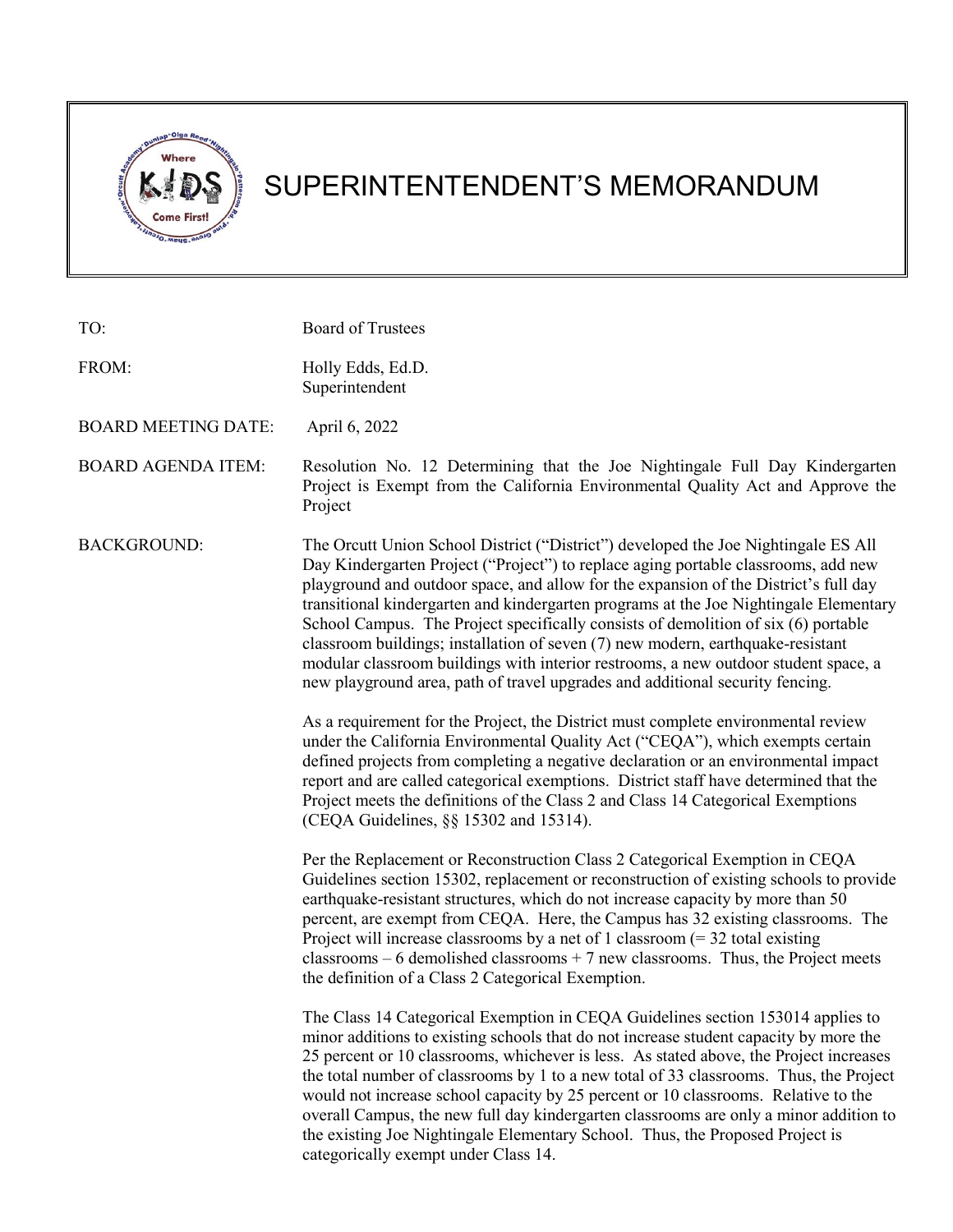|                 | CEQA Guidelines section $15300.2(c)$ provides that if unusual circumstances exist, an<br>otherwise categorically exempt project would be disqualified from being exempt.<br>There are no known unusual circumstances that would except the Project from the<br>Class 2 or Class 14 Categorical Exemptions.                                                         |
|-----------------|--------------------------------------------------------------------------------------------------------------------------------------------------------------------------------------------------------------------------------------------------------------------------------------------------------------------------------------------------------------------|
|                 | Once a project is determined to be categorically exempt, the project is no longer<br>subject to either the procedural or substantive requirements of CEQA and the project<br>may proceed immediately. Thus, CEQA review would be complete should the Board<br>of Trustees ("Board") determine that the Project is categorically exempt and approve<br>the Project. |
|                 | Should the Board adopt the Resolution, the Project will be finally approved and<br>District staff will file a Notice of Exemption with the Santa Barbara County Clerk and<br>the State Clearinghouse.                                                                                                                                                              |
| RECOMMENDATION: | Staff recommends that the Board of Trustees adopt Resolution No. 12 Determineing<br>that the Joe Nightingale Full Day Kindergarten Project is categorically exempt from<br>CEQA under Class 2 and Class 14 Categorical Exemptions and approve the project, as<br>submitted.                                                                                        |
| <b>FUNDING:</b> | N/A                                                                                                                                                                                                                                                                                                                                                                |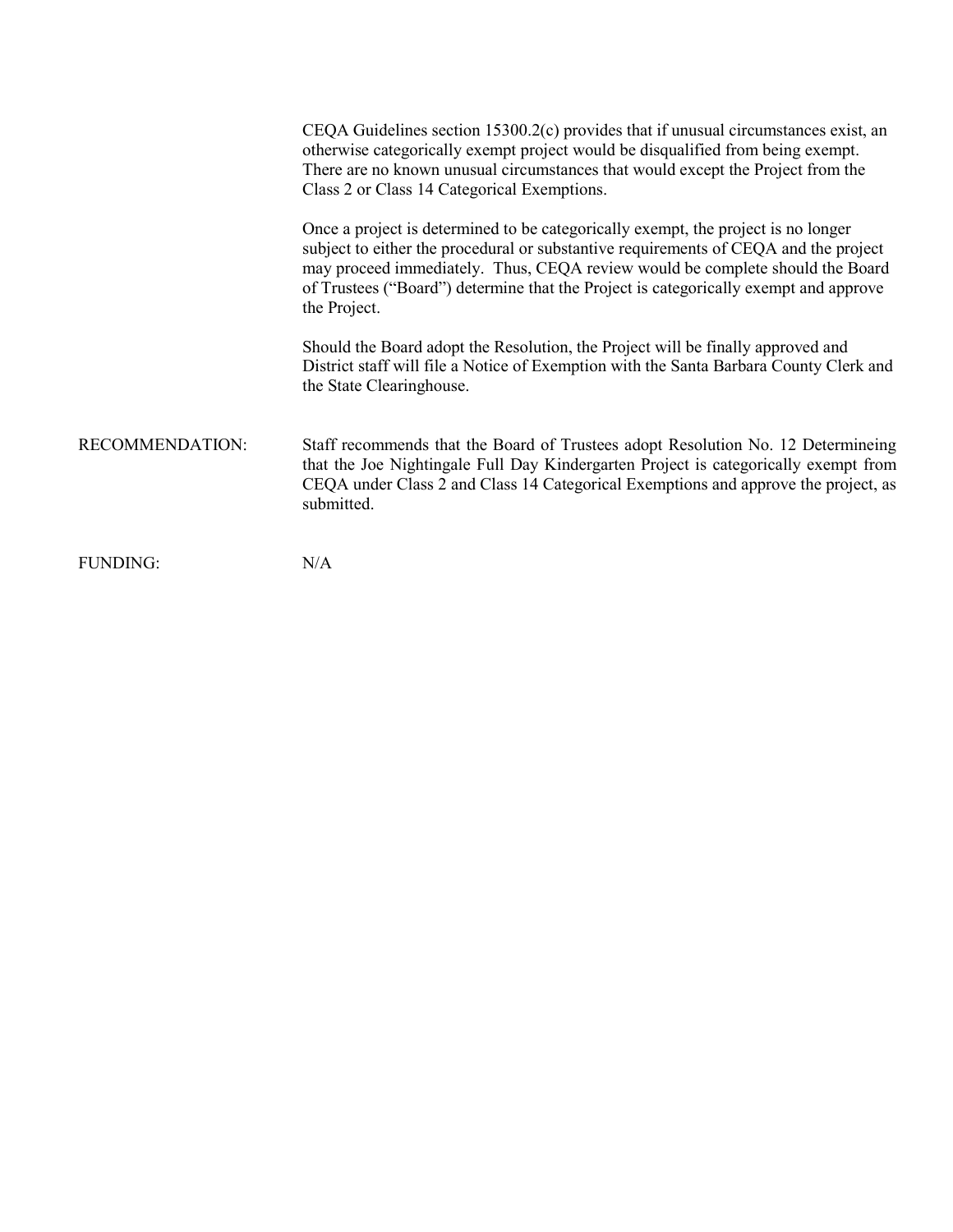#### **GOVERNING BOARD OF THE ORCUTT UNION HIGH SCHOOL DISTRICT**

#### **RESOLUTION NO. 12**

## **DETERMINING THAT THE JOE NIGHTINGALE ES ALL DAY KINDERGARTEN PROJECT IS EXEMPT FROM THE CALIFORNIA ENVIRONMENTAL QUALITY ACT AND APPROVING THE PROJECT**

WHEREAS, the Orcutt Union School District ("District") has developed the Joe Nightingale ES All Day Kindergarten Project ("Project") for demolition of six (6) portable classroom buildings; installation of seven (7) new modern, earthquake-resistant modular classroom buildings with interior restrooms, a new outdoor student space, a new playground area, path of travel upgrades and additional security fencing; and

**WHEREAS**, the Project will be located on school grounds at 255 Winter Rd, Santa Maria, CA 93455; and

**WHEREAS**, the District must comply with the California Environmental Quality Act ("CEQA") for the Project; and

**WHEREAS**, the categorical exemptions to CEQA are set forth in Article 19 of Title 14 of the California Code of Regulations ("CEQA Guidelines"); and

**WHEREAS**, the Class 2 Categorical Exemption, set forth in CEQA Guidelines section 15302, exempts a project that consists of the replacement or reconstruction of an existing school to provide earthquakeresistant structures which do not increase capacity by more than 50 percent; and

**WHEREAS**, the Project consists of demolishing a total of 6 classroom facilities and replacing them with 7 new modern, earthquake-resistant modular buildings; and

**WHEREAS,** the campus has a total of 32 existing classrooms, and the Project increases the school capacity by 1 classroom; and

**WHEREAS**, the Class 14 Categorical Exemption, set forth in CEQA Guidelines section 15314, exempts a project that consists of minor additions to existing school sites that do not increase the original student capacity by more than 25 percent or ten classrooms, whichever is less; and

**WHEREAS**, the Project consists of relatively minor additions to the Joe Nightingale Elementary School Campus of replacement of existing portables for a net addition of one classroom but not an increase of the student capacity by more than 25 percent or the number of classrooms; and

**WHEREAS**, CEQA Guidelines section 15300.2(c) provides that if unusual circumstances exist, an otherwise categorically exempt project would be disqualified from being exempt; and

**WHEREAS**, the District is unaware of any unusual circumstances that would negate the Class 2 or Class 14 Categorical Exemptions.